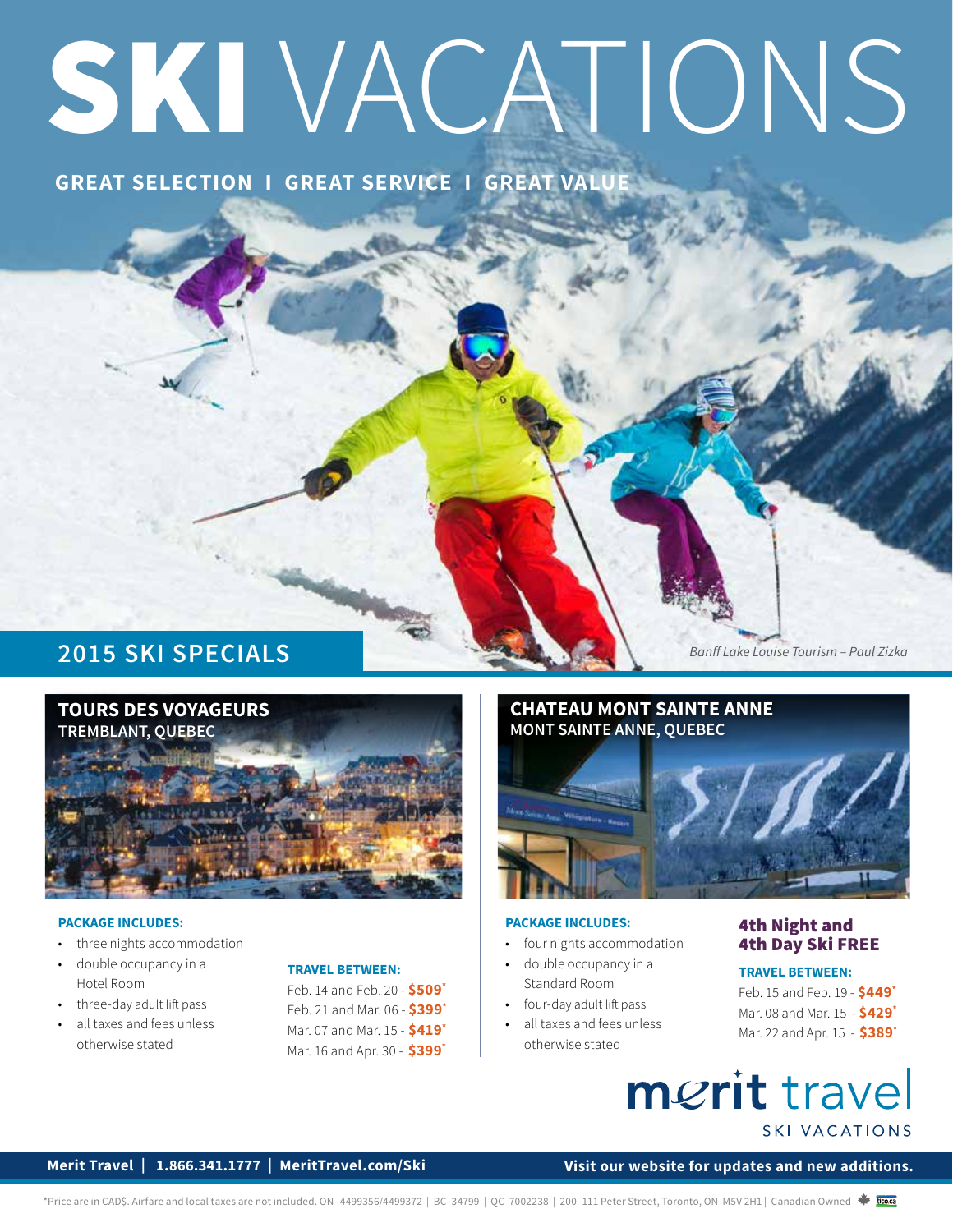# **CANADA**



- five nights accommodation
- double occupancy in a Superior Room
- four-day adult lift pass
- return airport transfers from Kelowna Airport



#### **TRAVEL BETWEEN:**

Jan. 3 and Feb. 5 **\$689\*** - Feb. 6 and Mar. 21 **\$699\*** -

Mar. 22 and Apr. 11 **\$659\*** -



#### PACKAGE INCLUDES: **7<sup>th</sup> Night FREE**

- seven nights accommodation
- double occupancy in a
- Hotel Room
- six-day adult lift pass
- return airport transfers from Kamloops Airport

#### **TRAVEL BETWEEN:**

Jan. 30 and Feb. 28 **\$1,129\*** - Mar. 01 and Apr. 15 **\$959\*** -



#### **PACKAGE INCLUDES:**

- five nights accommodation
- double occupancy in a Studio Condo
- four-day adult lift pass
- return airport transfers from Calgary Airport



#### **TRAVEL BETWEEN:**

|  |  |  | Feb. 01 and Feb. 12 - \$799* |
|--|--|--|------------------------------|
|  |  |  | Feb. 16 and Feb. 21 - \$859* |
|  |  |  | Mar. 08 and Mar. 19 - 5799*  |
|  |  |  | Mar. 20 and Mar. 28 - \$859* |
|  |  |  | Mar. 29 and Apr. 12 - 5799*  |

# **VANCE CREEK LODGE SILVER STAR, BRITISH COLUMBIA**

#### **PACKAGE INCLUDES:**

- five nights accommodation
- double occupancy in a Hotel Room
- four-day adult lift pass
- return airport transfers from Kelowna Airport

#### **TRAVEL BETWEEN:**

|  |  |  | Jan. 02 and Feb. 05 - \$739* |
|--|--|--|------------------------------|
|  |  |  | Feb. 06 and Mar. 21 - \$779* |
|  |  |  | Mar. 22 and Apr. 05 - \$739* |

## **US**



#### PACKAGE INCLUDES: **Night FREE**

- seven nights accommodation
- double occupancy in a Valley View Room
- six-day adult lift pass
- return airport transfers from Denver Airport

#### **TRAVEL BETWEEN:**

Jan. 30 and Feb. 12 **\$1,799†** - Feb. 23 and Mar. 05 **\$1,799†** - Mar. 06 and Mar. 22 **\$1,859†** - Mar. 23 and Apr. 05 **\$1,299†** -



#### PACKAGE INCLUDES: 6<sup>th</sup> Night FREE

- six nights accommodation
- double occupancy in a Traditional Room
- five-day adult lift pass
- return airport transfers from Hayden Airport

#### **TRAVEL BETWEEN:**

Jan. 30 and Feb. 12 **\$1,659†** - Feb. 22 and Apr. 04 **\$1,879†** -

#### **Merit Travel | 1.866.341.1777 | MeritTravel.com/Ski**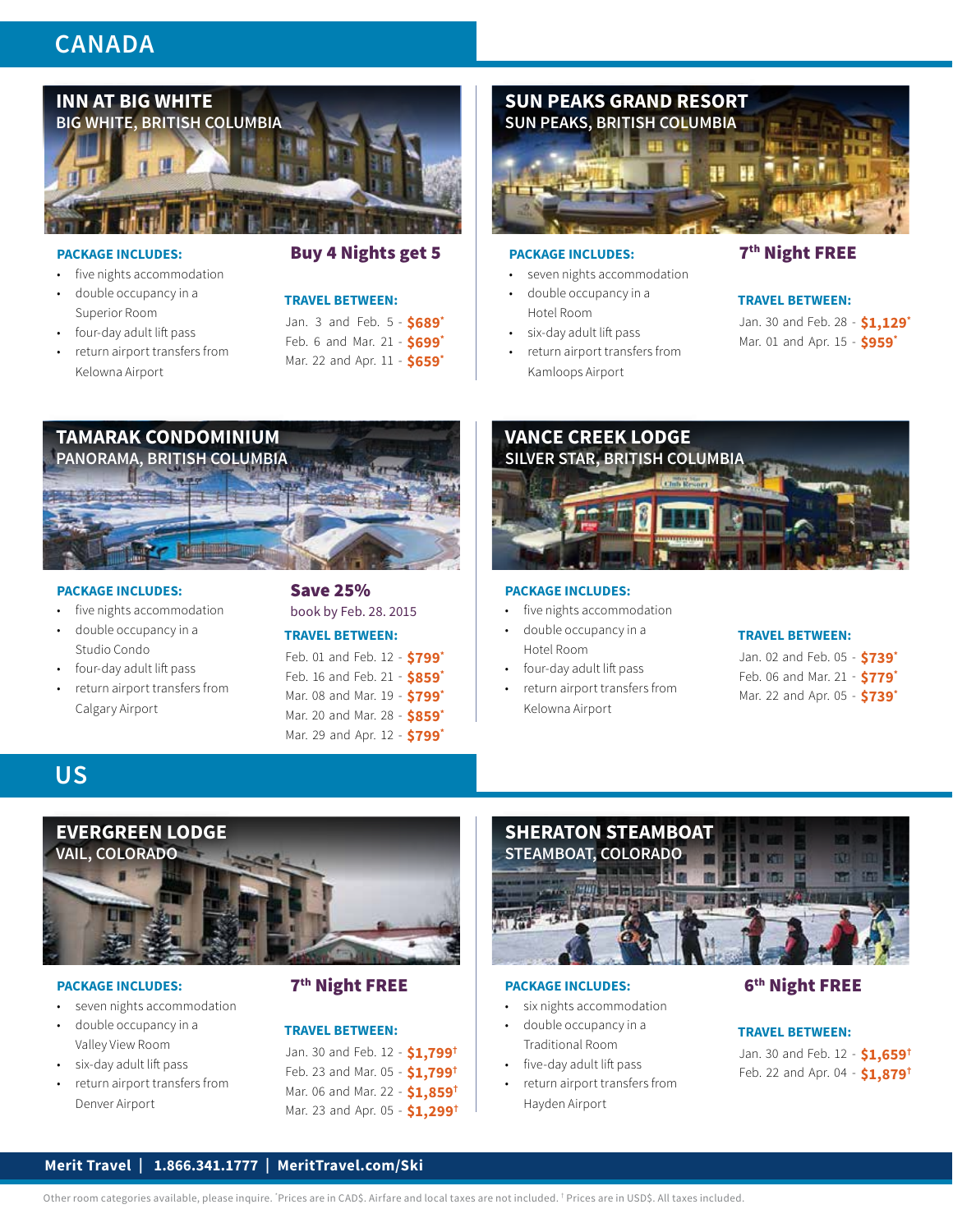

#### PACKAGE INCLUDES: 3rd Night FREE

#### • four nights accommodation

- double occupancy in a Fairmont Room
- 
- three-day adult lift pass • return airport transfers from
- Calgary Airport





- 
- five nights accommodation
- double occupancy in a Standard Room
- four-day adult lift pass
- return airport transfers from Calgary Airport

#### PACKAGE INCLUDES: 5<sup>th</sup> Night FREE

Jan. 02 and Mar. 31 **\$679\*** - Apr. 01 and Apr. 30 **\$669\*** - **TRAVEL BETWEEN:** 



#### PACKAGE INCLUDES: Save 10%

- five nights accommodation
- double occupancy in a
- Hotel Room
- four-day adult lift pass
- return airport transfers from Calgary Airport

#### **TRAVEL BETWEEN:**

|  |  |  | Jan. 04 and Feb. 12 - \$949* |
|--|--|--|------------------------------|
|  |  |  | Feb. 13 and Apr. 06 - \$989* |



- five nights accommodation
- double occupancy in a Deluxe Waterfall View Room
- daily breakfast
- four-day adult lift pass • return airport transfers from Calgary Airport

#### PACKAGE INCLUDES: 5<sup>th</sup> Night FREE

#### **TRAVEL BETWEEN:**

| Jan. 05 and Feb. 08 - \$999*   |  |
|--------------------------------|--|
| Feb. 18 and Mar. 01 - \$999*   |  |
| Mar. 02 and Apr. 05 - \$1,089* |  |



#### PACKAGE INCLUDES: Save 25%

- seven nights accommodation
- double occupancy in a Deluxe Room
- six-day adult lift pass
- return airport transfers from Aspen Airport

#### **TRAVEL BETWEEN:**

Jan. 26 and Feb. 10 - **\$2,179†** Feb. 16 and Mar. 21 - **\$2,179†** Mar. 22 and Apr. 04 - **\$1,719†**



#### PACKAGE INCLUDES: 5<sup>th</sup> Night FREE

- six nights accommodation
- quad occupancy in a two bedroom unit
- five-day adult lift pass
- return airport transfers from Montrose Airport

**TRAVEL BETWEEN:** 

Feb. 13 and Mar. 20 - **\$1,229†** Mar. 21 and Apr. 05 - **\$1,129†**